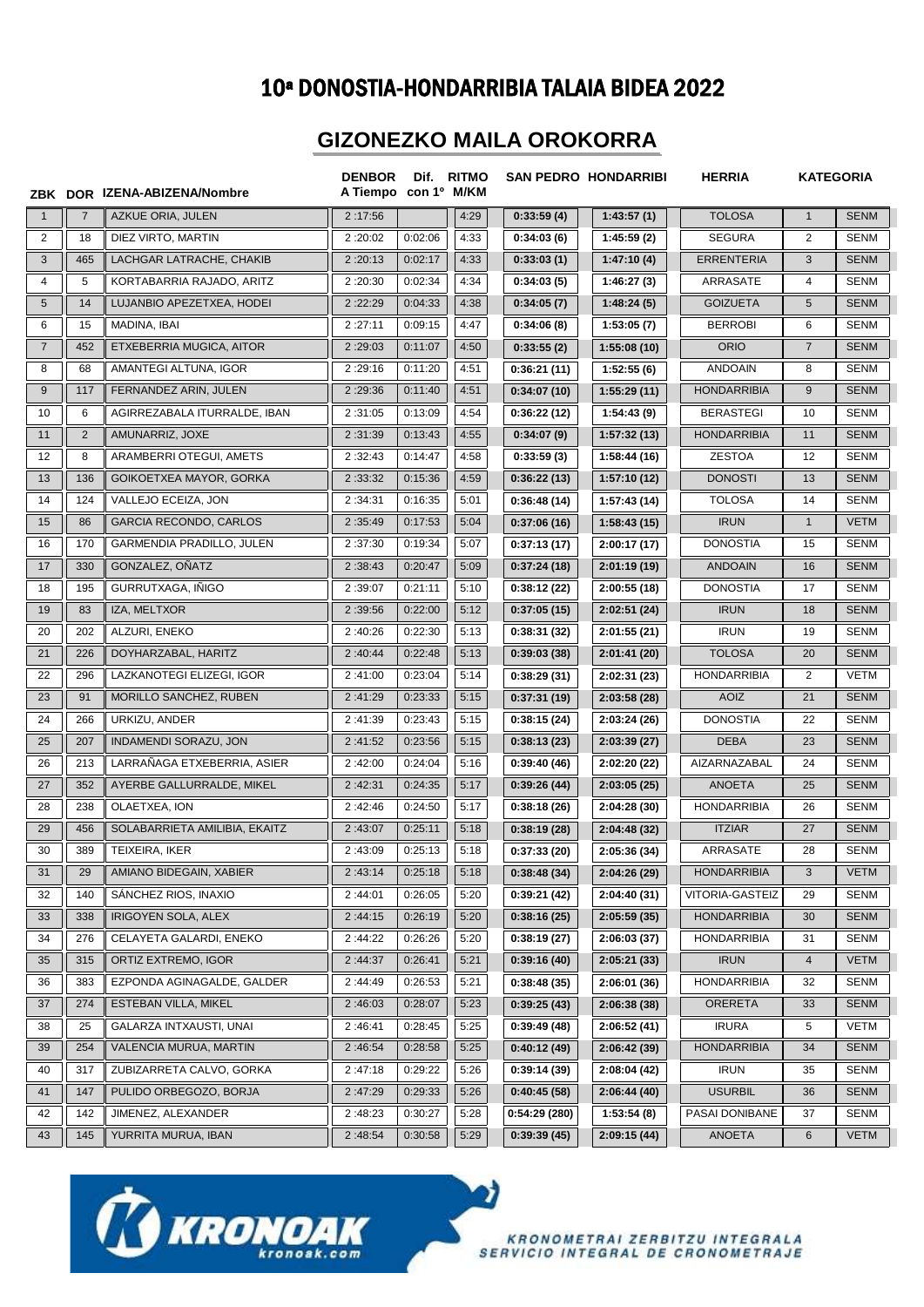|         |     | IZENA-ABIZENA/Nombre             | <b>DENBOR</b><br>A Tiempo con 1º M/KM | Dif.    | <b>RITMO</b> |               | <b>SAN PEDRO HONDARRIBI</b> | <b>HERRIA</b>            | <b>KATEGORIA</b> |             |
|---------|-----|----------------------------------|---------------------------------------|---------|--------------|---------------|-----------------------------|--------------------------|------------------|-------------|
| ZBK DOR |     |                                  |                                       |         |              |               |                             |                          |                  |             |
| 44      | 206 | GOIKOETXEA, IBAN                 | 2:50:47                               | 0:32:51 | 5:33         | 0:38:40(33)   | 2:12:07(50)                 | <b>ATAUN</b>             | 38               | <b>SENM</b> |
| 45      | 78  | ORONOZ, EGOITZ                   | 2:50:57                               | 0:33:01 | 5:33         | 0:39:42(47)   | 2:11:15(48)                 | <b>HONDARRIBIA</b>       | 39               | <b>SENM</b> |
| 46      | 378 | PÉREZ CUESTA. FIDEL              | 2:51:16                               | 0:33:20 | 5:34         | 0:41:14(59)   | 2:10:02 (47)                | IOSTIA-SAN SEBAS'        | 40               | <b>SENM</b> |
| 47      | 277 | SUSPERREGUI UGARTE, IÑAKI        | 2:51:20                               | 0:33:24 | 5:34         | 0:38:28(30)   | 2:12:52(52)                 | <b>HONDARRIBIA</b>       | 41               | <b>SENM</b> |
| 48      | 228 | HOFF IZQUIERDO, JAVIER           | 2:51:45                               | 0:33:49 | 5:35         | 0:41:49(66)   | 2:09:56 (46)                | <b>IRÚN</b>              | $\overline{7}$   | <b>VETM</b> |
| 49      | 107 | ALBERDI ERAUSKIN, IÑIGO          | 2:52:03                               | 0:34:07 | 5:35         | 0:43:20(94)   | 2:08:43(43)                 | <b>BARTZELONA</b>        | 42               | <b>SENM</b> |
| 50      | 179 | GONZÁLEZ VÁZQUEZ, SANTI          | 2:52:19                               | 0:34:23 | 5:36         | 0:42:58(90)   | 2:09:21 (45)                | ALEGIA                   | 8                | <b>VETM</b> |
| 51      | 186 | CARCEDO GONZALEZ, XABI           | 2:52:39                               | 0:34:43 | 5:36         | 0:40:29(53)   | 2:12:10(51)                 | <b>LASARTE ORIA</b>      | 9                | <b>VETM</b> |
| 52      | 105 | LAGUARDIA IGUIÑIZ, JABIER        | 2:53:22                               | 0:35:26 | 5:38         | 0:38:50(37)   | 2:14:32(60)                 | <b>HONDARRIBIA</b>       | 43               | <b>SENM</b> |
| 53      | 109 | RODRÍGUEZ CUESTA, MIKEL          | 2:53:24                               | 0:35:28 | 5:38         | 0:40:21(50)   | 2:13:03(53)                 | <b>ANSOAIN</b>           | 44               | <b>SENM</b> |
| 54      | 469 | FERNANDEZ, PEDRO                 | 2:54:22                               | 0:36:26 | 5:40         | 0:42:23(76)   | 2:11:59 (49)                |                          | 45               | <b>SENM</b> |
| 55      | 60  | LINO JIMÉNEZ, BORJA              | 2:54:48                               | 0:36:52 | 5:41         | 0:41:15(60)   | 2:13:33(56)                 | <b>BARAKALDO</b>         | 46               | <b>SENM</b> |
| 56      | 301 | ESUAIN MARTIARENA, INIGO         | 2:55:22                               | 0:37:26 | 5:42         | 0:42:04(71)   | 2:13:18(55)                 | <b>IRUN</b>              | 10               | <b>VETM</b> |
| 57      | 183 | BUSTINDUI PERTIKA, TXOMIN        | 2:55:38                               | 0:37:42 | 5:42         | 0:41:22(63)   | 2:14:16 (58)                | ONDARRU                  | 47               | <b>SENM</b> |
| 58      | 95  | BERMUDEZ, MARTXEL                | 2:55:46                               | 0:37:50 | 5:42         | 0:42:33(79)   | 2:13:13 (54)                | <b>IRUN</b>              | 48               | <b>SENM</b> |
| 59      | 126 | GARMENDIA IRIZAR, XABIER         | 2:56:06                               | 0:38:10 | 5:43         | 0:41:57(68)   | 2:14:09(57)                 | <b>BERA</b>              | 49               | <b>SENM</b> |
| 60      | 354 | MUJIKA IÑARRA, JULEN             | 2:56:14                               | 0:38:18 | 5:43         | 0:41:15(61)   | 2:14:59 (62)                | <b>HONDARRIBIA</b>       | 50               | <b>SENM</b> |
| 61      | 218 | LOS ARCOS AYERDI, BEÑAT          | 2:56:31                               | 0:38:35 | 5:44         | 0:39:20(41)   | 2:17:11(68)                 | <b>DONOSTIA</b>          | 51               | <b>SENM</b> |
| 62      | 428 | GOMEZ RUBIO, JUAN FELIX          | 2:56:40                               | 0:38:44 | 5:44         | 0:41:20(62)   | 2:15:20 (65)                | <b>HERNANI</b>           | 11               | VETM        |
| 63      | 52  | SAGASTIBELTZA MARIÑELARENA, OINA | 2:56:54                               | 0:38:58 | 5:45         | 0:42:38(82)   | 2:14:16(59)                 | <b>DONOSTIA</b>          | 52               | <b>SENM</b> |
| 65      | 135 | APILANEZ URBIETA, MIKEL          | 2:57:11                               | 0:39:15 | 5:45         | 0:41:57(67)   | 2:15:14(64)                 | <b>ORERETA</b>           | 53               | <b>SENM</b> |
| 67      | 243 | ARANZABAL IMIZCOZ, MIKEL         | 2:57:23                               | 0:39:27 | 5:46         | 0:42:11(75)   | 2:15:12(63)                 | <b>DONOSTIA</b>          | 54               | <b>SENM</b> |
| 68      | 214 | CARRION MARTIN, DANI             | 2:57:26                               | 0:39:30 | 5:46         | 0:42:04(72)   | 2:15:22 (66)                | <b>IRUN</b>              | 55               | <b>SENM</b> |
| 69      | 357 | AGUIRRE MENDINUETA, EKAITZ       | 2:57:32                               | 0:39:36 | 5:46         | 0:42:36(80)   | 2:14:56(61)                 | <b>DONOSTIA</b>          | 56               | <b>SENM</b> |
| 70      | 258 | RIVAS GOMEZ, LUIS ENRIQUE        | 2:57:48                               | 0:39:52 | 5:46         | 0:40:24(51)   | 2:17:24 (69)                | <b>IRUN</b>              | 57               | <b>SENM</b> |
| 71      | 133 | <b>FUENTES, IORITZ</b>           | 2:59:05                               | 0:41:09 | 5:49         | 0:41:23(64)   | 2:17:42 (73)                | <b>GETARIA</b>           | 58               | <b>SENM</b> |
| 72      | 217 | ONGAY SAGARZAZU, ARKAITZ         | 2:59:28                               | 0:41:32 | 5:50         | 0:42:24(77)   | 2:17:04(67)                 | <b>ERRENTERIA</b>        | 59               | <b>SENM</b> |
| 73      | 278 | AGIRRE MARTIARENA, EÑAUT         | 3:01:00                               | 0:43:04 | 5:53         | 0:38:49(36)   | 2:22:11 (89)                | <b>HONDARRIBIA</b>       | 60               | <b>SENM</b> |
| 74      | 50  | ETXARRI AZPIROTZ, ALFONTSO       | 3:01:20                               | 0:43:24 | 5:53         | 0:43:11(92)   | 2:18:09 (74)                | <b>ARRUITZ</b>           | 12               | VETM        |
| 75      | 127 | ARAKAMA BARADIARAN, ZIGOR        | 3:01:37                               | 0:43:41 | 5:54         | 0:42:26(78)   | 2:19:11 (78)                | <b>DONOSTIA</b>          | 13               | <b>VETM</b> |
| 76      | 326 | OSUA GARCIA, JESUS               | 3:01:39                               | 0:43:43 | 5:54         | 0:44:03(101)  | 2:17:36 (71)                | LASARTE-ORIA             | 61               | <b>SENM</b> |
| 77      | 461 | <b>GALLEGO SEGURA, GABRIEL</b>   | 3:01:52                               | 0:43:56 | 5:54         | 0:40:32(54)   | 2:21:20(87)                 | <b>ITA MARIA DE BESC</b> | 62               | <b>SENM</b> |
| 78      | 295 | ARBELAIZ GRACIA, ENEKO           | 3:02:14                               | 0:44:18 | 5:55         | 0:44:35 (114) | 2:17:39 (72)                | <b>HONDARRIBIA</b>       | 63               | SENM        |
| 80      | 359 | <b>AGUIRRE ARIN, IBON</b>        | 3:02:31                               | 0:44:35 | 5:56         | 0:43:23(96)   | 2:19:08 (77)                | <b>HONDARRIBIA</b>       | 14               | VETM        |
| 81      | 128 | ARRIZABALAGA ASCARAY, ARRI       | 3:02:49                               | 0:44:53 | 5:56         | 0:42:37(81)   | 2:20:12(82)                 | <b>TOLOSA</b>            | 15               | <b>VETM</b> |
| 82      | 32  | MONZÓN LÓPEZ, JAVIER             | 3:02:54                               | 0:44:58 | 5:56         | 0:45:28(134)  | 2:17:26 (70)                | ARRE (EZKABARTE)         | 64               | SENM        |
| 83      | 304 | YVAN, MASSON                     | 3:03:13                               | 0:45:17 | 5:57         | 0:41:58(69)   | 2:21:15(86)                 | <b>T MARTIN DE SEIGI</b> | 16               | <b>VETM</b> |
| 84      | 167 | ELORDI LATIENDA, JULEN           | 3:03:21                               | 0:45:25 | 5:57         | 0:40:39(56)   | 2:22:42 (90)                | ARRIBE                   | 65               | SENM        |
| 85      | 441 | DE LA FUENTE, IGOR               | 3:03:39                               | 0:45:43 | 5:58         | 0:43:10(91)   | 2:20:29(83)                 | <b>DONOSTIA</b>          | 66               | <b>SENM</b> |
| 86      | 409 | LECUONA ARANDIGOYEN, ANDER       | 3:03:53                               | 0:45:57 | 5:58         | 0:42:46(87)   | 2:21:07 (84)                | <b>HONDARRIBIA</b>       | 67               | <b>SENM</b> |
| 87      | 125 | <b>JUANENA PETRIRENA, JOSU</b>   | 3:03:54                               | 0:45:58 | 5:58         | 0:45:27(133)  | 2:18:27(75)                 | <b>DONEZTEBE</b>         | 68               | <b>SENM</b> |
| 88      | 327 | BASTARRIKA MIGUEL, AXIER         | 3:04:04                               | 0:46:08 | 5:59         | 0:42:56(89)   | 2:21:08(85)                 | LEZO                     | 17               | <b>VETM</b> |
| 89      | 413 | BARBERENA, KOLDO                 | 3:04:11                               | 0:46:15 | 5:59         | 0:44:09(107)  | 2:20:02(81)                 | <b>HONDARRIBIA</b>       | 69               | <b>SENM</b> |
| 90      | 19  | OIARBIDE ETXEBERRIA, LAKE        | 3:04:23                               | 0:46:27 | 5:59         | 0:44:30(111)  | 2:19:53 (80)                | <b>IDIAZABAL</b>         | 18               | VETM        |
| 91      | 345 | ELORZ, LUIS                      | 3:04:30                               | 0:46:34 | 5:59         | 0:45:56(141)  | 2:18:34(76)                 | <b>HONDARRIBIA</b>       | 70               | <b>SENM</b> |
| 92      | 31  | BALDA GOIKOETXEA, ION            | 3:04:39                               | 0:46:43 | 6:00         | 0:40:38(55)   | 2:24:01 (93)                | ERRENTERIA               | 71               | <b>SENM</b> |
| 93      | 106 | <b>GESTAS, NICOLAS</b>           | 3:04:47                               | 0:46:51 | 6:00         | 0:45:10(123)  | 2:19:37 (79)                | <b>TARBES</b>            | 72               | <b>SENM</b> |
| 95      | 331 | ANCISAR CEBERIO, ION IMANOL      | 3:05:42                               | 0:47:46 | 6:02         | 0:42:11(74)   | 2:23:31(91)                 | <b>HONDARRIBIA</b>       | 19               | <b>VETM</b> |
| 96      | 252 | HERNÁNDEZ DE DIEGO, DAVID        | 3:07:12                               | 0:49:16 | 6:05         | 0:42:04(70)   | 2:25:08 (99)                | <b>OSTIA-SAN SEBAS</b>   | 20               | VETM        |
| 97      | 297 | OSA CHANTRE, ANTXON              | 3:07:20                               | 0:49:24 | 6:05         | 0:45:35(136)  | 2:21:45 (88)                | <b>DONOSTIA</b>          | 73               | <b>SENM</b> |

 $\blacktriangleright$ 



KRONOMETRAI ZERBITZU INTEGRALA<br>SERVICIO INTEGRAL DE CRONOMETRAJE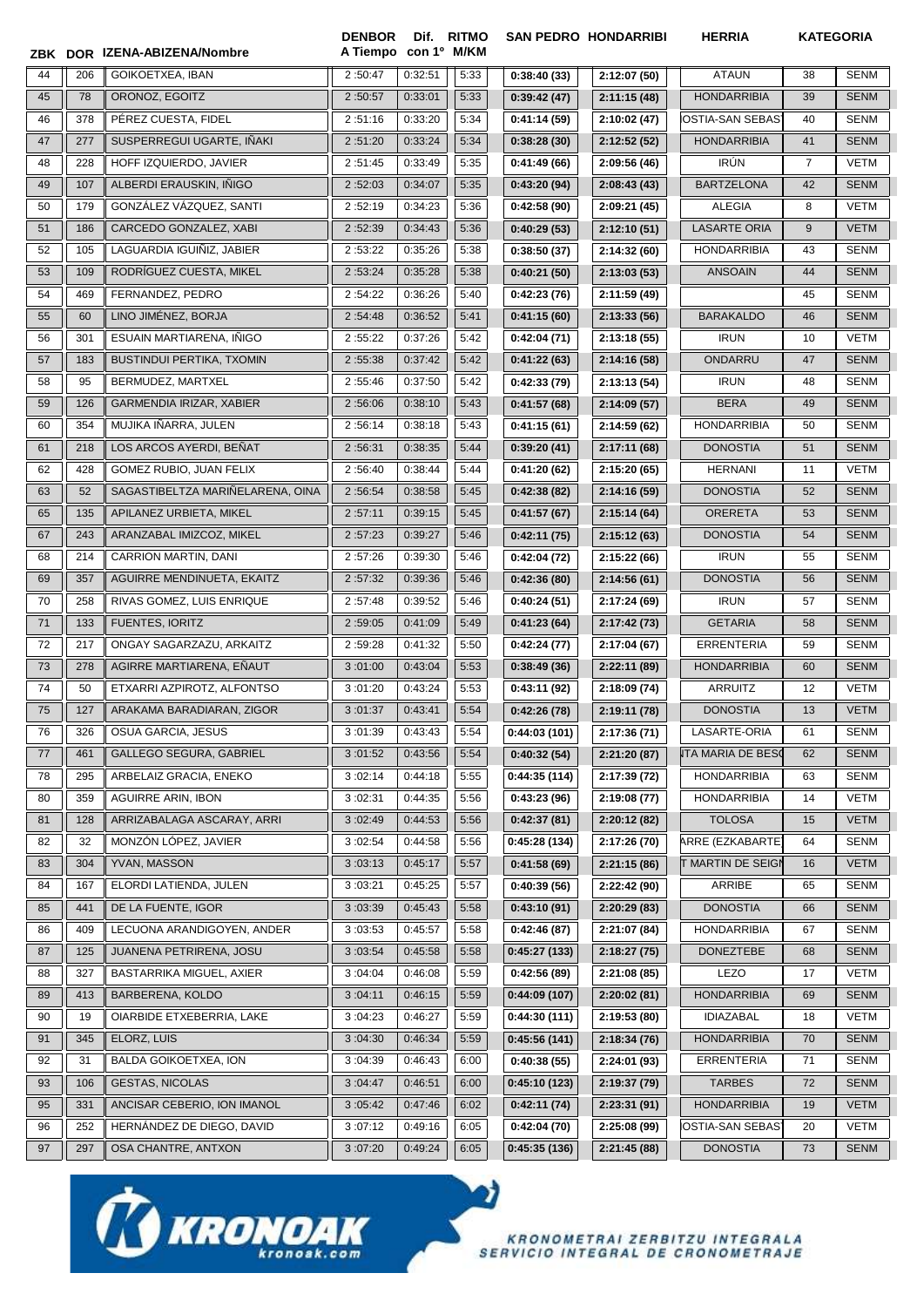|     |     | ZBK DOR IZENA-ABIZENA/Nombre              | <b>DENBOR</b><br>A Tiempo con 1º M/KM | Dif.    | <b>RITMO</b> | <b>SAN PEDRO HONDARRIBI</b> |               | <b>HERRIA</b>          |     | <b>KATEGORIA</b> |
|-----|-----|-------------------------------------------|---------------------------------------|---------|--------------|-----------------------------|---------------|------------------------|-----|------------------|
| 98  | 181 | FERNÁNDEZ DE BARRENA, LUIS                | 3:07:42                               | 0:49:46 | 6:06         | 0:43:43(99)                 | 2:23:59 (92)  | <b>IRÚN</b>            | 74  | SENM             |
| 99  | 366 | FERNANDEZ RODRIGUEZ, ISMAEL               | 3:08:04                               | 0:50:08 | 6:06         | 0:43:16(93)                 | 2:24:48 (98)  | <b>IRUN</b>            | 21  | <b>VETM</b>      |
| 100 | 146 | ODRIOZOLA, JOSU                           | 3:09:43                               | 0:51:47 | 6:10         | 0:45:18(126)                | 2:24:25 (95)  | <b>TOLOSA</b>          | 75  | <b>SENM</b>      |
| 101 | 26  | MAIZA BEGUIRISTAIN, JOSE JAVIER           | 3:09:55                               | 0:51:59 | 6:10         | 0:41:40(65)                 | 2:28:15 (109) | <b>ETXARRI ARANATZ</b> | 76  | <b>SENM</b>      |
| 102 | 51  | CASTELLÓN BASURKO, JON ANDER              | 3:10:17                               | 0:52:21 | 6:11         | 0:46:10 (142)               | 2:24:07 (94)  | <b>DONOSTIA</b>        | 77  | <b>SENM</b>      |
| 103 | 67  | USARRALDE, INAKI                          | 3:10:29                               | 0:52:33 | 6:11         | 0:45:21(129)                | 2:25:08 (100) | <b>ORIO</b>            | 78  | <b>SENM</b>      |
| 104 | 40  | LADRON DE GUEVARA ARRONDO, EKAI           | 3:10:40                               | 0:52:44 | 6:11         | 0:42:07(73)                 | 2:28:33 (112) | <b>AGURAIN</b>         | 79  | <b>SENM</b>      |
| 106 | 34  | URBISTONDO OCHANDORENA, ASIER             | 3:10:45                               | 0:52:49 | 6:12         | 0:44:50(119)                | 2:25:55 (101) | <b>BERRIOZAR</b>       | 80  | <b>SENM</b>      |
| 107 | 114 | GODOY HIDALGO, PATXI IMANOL               | 3:10:54                               | 0:52:58 | 6:12         | 0:44:49(117)                | 2:26:05 (102) | <b>BERGARA</b>         | 81  | <b>SENM</b>      |
| 108 | 320 | REBOLLO GALLEGO, ANDRÉS                   | 3:11:01                               | 0:53:05 | 6:12         | 0:46:18(146)                | 2:24:43 (96)  | <b>LEZO</b>            | 82  | <b>SENM</b>      |
| 109 | 438 | PLATA ECHEBERRIA, IVAN                    | 3:11:11                               | 0:53:15 | 6:12         | 0:44:08(106)                | 2:27:03 (107) | <b>ERRENTERIA</b>      | 83  | <b>SENM</b>      |
| 110 | 434 | ZABALETA ARAMBURU, GORKA                  | 3:11:11                               | 0:53:15 | 6:12         | 0:44:23(110)                | 2:26:48 (106) | <b>HONDARRIBIA</b>     | 84  | <b>SENM</b>      |
| 111 | 157 | GALARRAGA LOPEZ, KIMETZ                   | 3:11:14                               | 0:53:18 | 6:13         | 0:40:27(52)                 | 2:30:47 (129) | <b>DONOSTIA</b>        | 85  | <b>SENM</b>      |
| 112 | 139 | HORNERO SERRANO, VICTOR                   | 3:11:27                               | 0:53:31 | 6:13         | 0:45:16(124)                | 2:26:11 (103) | VILLABONA              | 22  | VETM             |
| 113 | 122 | IZARRA ORMAECHEA, JULEN                   | 3:11:28                               | 0:53:32 | 6:13         | 0:46:42(151)                | 2:24:46 (97)  | <b>ZUMAIA</b>          | 86  | <b>SENM</b>      |
| 114 | 329 | RIVERAS FERNANDEZ, OSCAR                  | 3:11:54                               | 0:53:58 | 6:14         | 0:42:44(86)                 | 2:29:10 (115) | <b>IRUN</b>            | 87  | <b>SENM</b>      |
| 115 | 439 | VERTIZ NAVARRO, GORKA                     | 3:11:55                               | 0:53:59 | 6:14         | 0:44:46(115)                | 2:27:09 (108) | <b>HONDARRIBIA</b>     | 88  | <b>SENM</b>      |
| 116 | 353 | LEZERTUA ATXAGA, JOSU                     | 3:12:21                               | 0:54:25 | 6:15         | 0:44:05(102)                | 2:28:16 (110) | <b>MUTRIKU</b>         | 89  | <b>SENM</b>      |
| 117 | 201 | MUZÁS COLERA, IKER                        | 3:13:04                               | 0:55:08 | 6:16         | 0:43:20(95)                 | 2:29:44 (119) | <b>DONOSTIA</b>        | 23  | <b>VETM</b>      |
| 118 | 355 | SAGARZAZU LECUONA, ION                    | 3:13:15                               | 0:55:19 | 6:16         | 0:42:38(83)                 | 2:30:37 (127) | <b>HONDARRIBIA</b>     | 90  | <b>SENM</b>      |
| 119 | 406 | RICO VIDAL, AITOR                         | 3:13:18                               | 0:55:22 | 6:17         | 0:42:52(88)                 | 2:30:26 (126) | <b>DONOSTIA</b>        | 24  | <b>VETM</b>      |
| 120 | 173 | GABIRONDO ELORZA, XABIER                  | 3:13:56                               | 0:56:00 | 6:18         | 0:45:21(128)                | 2:28:35 (113) | ALKIZA                 | 25  | <b>VETM</b>      |
| 121 | 164 | URDANGARIN, ENEKO                         | 3:14:10                               | 0:56:14 | 6:18         | 0:45:18(125)                | 2:28:52 (114) | <b>USURBIL</b>         | 91  | <b>SENM</b>      |
| 122 | 367 | ARRUTI FERNANDEZ, AXIER                   | 3:14:23                               | 0:56:27 | 6:19         | 0:44:46(116)                | 2:29:37 (118) | <b>GASTEIZ</b>         | 26  | <b>VETM</b>      |
| 123 | 232 | ÁLVAREZ PÉREZ-SOSTOA, DENIS               | 3:15:01                               | 0:57:05 | 6:20         | 0:45:46(140)                | 2:29:15 (116) | <b>HONDARRIBIA</b>     | 92  | <b>SENM</b>      |
| 124 | 298 | MOLEDO COLLADO, ASIER                     | 3:15:07                               | 0:57:11 | 6:20         | 0:43:44(100)                | 2:31:23 (132) | ERRENTERIA             | 93  | <b>SENM</b>      |
| 125 | 223 | BIDEGAIN GALARRAGA, MIKEL                 | 3:15:08                               | 0:57:12 | 6:20         | 0:48:31(172)                | 2:26:37 (104) | <b>DONOSTIA</b>        | 27  | <b>VETM</b>      |
| 126 | 459 | URBIZU URIBE, IKER                        | 3:15:15                               | 0:57:19 | 6:20         | 0:40:44(57)                 | 2:34:31 (142) | <b>DONOSTIA</b>        | 94  | <b>SENM</b>      |
| 127 | 251 | JUÁREZ CABEZAS, RAFA                      | 3:15:30                               | 0:57:34 | 6:21         | 0:45:36(137)                | 2:29:54 (120) | <b>TOLOSA</b>          | 95  | <b>SENM</b>      |
| 128 | 30  | VILLAR HERNANDEZ, SERGIO                  | 3:15:39                               | 0:57:43 | 6:21         | 0:45:23(130)                | 2:30:16 (124) | <b>DONOSTIA</b>        | 28  | VETM             |
| 129 | 210 | <b>IBARROLA LOPEZ DE ALDA, MIKEL GOTZ</b> | 3:16:06                               | 0:58:10 | 6:22         | 0:45:24(132)                | 2:30:42 (128) | VITORIA-GAZTEIZ        | 29  | <b>VETM</b>      |
| 130 | 132 | MENDIA ZUFIAURRE, GORKA                   | 3:16:21                               | 0:58:25 | 6:22         | 0:46:16(145)                | 2:30:05 (122) | <b>URRETXU</b>         | 30  | <b>VETM</b>      |
| 132 | 391 | <b>GOROSTIDI PULGAR, MIKEL</b>            | 3:16:51                               | 0:58:55 | 6:23         | 0:48:20(168)                | 2:28:31 (111) | SAN SEBASTIÁN          | 31  | VETM             |
| 134 | 79  | BRAVO SAEZ DE URABAIN, SERGIO             | 3:17:05                               | 0:59:09 | 6:24         | 0:46:57(155)                | 2:30:08 (123) | VITORIA-GASTEIZ        | 96  | <b>SENM</b>      |
| 135 | 104 | ESTANGA ARRIZUBIETA, IMANOL               | 3:17:15                               | 0:59:19 | 6:24         | 0:45:19(127)                | 2:31:56 (133) | LEKUNBERRI             | 32  | <b>VETM</b>      |
| 136 | 92  | LABACA LIZARAZU, ANDONI                   | 3:17:34                               | 0:59:38 | 6:25         | 0:44:07(104)                | 2:33:27 (138) | <b>USURBIL</b>         | 97  | SENM             |
| 137 | 89  | EGIBAR BECARTE, IMANOL                    | 3:17:37                               | 0:59:41 | 6:25         | 0:44:05(103)                | 2:33:32 (139) | <b>ASTIGARRAGA</b>     | 98  | <b>SENM</b>      |
| 138 | 248 | ECHEVESTE EIZAGUIRRE, SILBORE             | 3:17:47                               | 0:59:51 | 6:25         | 0:48:24(170)                | 2:29:23 (117) | <b>HONDARRIBIA</b>     | 99  | SENM             |
| 139 | 257 | GANTXEGI MARITXALAR, EÑAUT                | 3:18:08                               | 1:00:12 | 6:26         | 0:51:30(226)                | 2:26:38(105)  | LEZO                   | 33  | <b>VETM</b>      |
| 140 | 20  | ETXEBESTE ENTENZA, IMANOL                 | 3:19:08                               | 1:01:12 | 6:28         | 0:46:56(154)                | 2:32:12 (134) | <b>DONOSTIA</b>        | 34  | VETM             |
| 141 | 119 | ARRUTI LOPETEGI, IKER                     | 3:19:20                               | 1:01:24 | 6:28         | 0:48:32(173)                | 2:30:48 (130) | <b>DONOSTIA</b>        | 35  | <b>VETM</b>      |
| 142 | 442 | BARRENETXEA GUERRA, JUAN                  | 3:20:28                               | 1:02:32 | 6:31         | 0:50:08(193)                | 2:30:20 (125) | SAN SEBASTIAN          | 100 | <b>SENM</b>      |
| 143 | 445 | BALERDI LAGUARDA, XABIER                  |                                       |         |              |                             |               |                        | 36  |                  |
|     |     |                                           | 3:20:46                               | 1:02:50 | 6:31         | 0:50:43(204)                | 2:30:03(121)  | <b>DONOSTIA</b>        |     | <b>VETM</b>      |
| 144 | 419 | AZURMENDI CUENYA, GORKA                   | 3:20:48                               | 1:02:52 | 6:31         | 0:47:28(156)                | 2:33:20 (137) | <b>DONOSTIA</b>        | 101 | SENM             |
| 145 | 387 | ARIZKORRETA IMAZ, JOXE MANUEL             | 3:20:51                               | 1:02:55 | 6:31         | 0:45:33(135)                | 2:35:18 (144) | <b>LEGAZPI</b>         | 37  | <b>VETM</b>      |
| 146 | 150 | URAIN ARRIZABALAGA, ENEKO                 | 3:21:00                               | 1:03:04 | 6:32         | 0:46:41(150)                | 2:34:19 (140) | <b>EIBAR</b>           | 102 | <b>SENM</b>      |
| 147 | 414 | CRESPO IBARROLABURU, XABIER               | 3:21:33                               | 1:03:37 | 6:33         | 0:44:31(112)                | 2:37:02 (148) | <b>ORDIZIA</b>         | 103 | <b>SENM</b>      |
| 148 | 435 | OREJA ARRATIBEL, JOSU                     | 3:21:47                               | 1:03:51 | 6:33         | 0:46:38(149)                | 2:35:09 (143) | ERRAZKIN               | 104 | SENM             |
| 149 | 159 | VILLEGAS LÓPEZ, MARCOS                    | 3:22:24                               | 1:04:28 | 6:34         | 0:46:27(147)                | 2:35:57 (146) | <b>BURGOS</b>          | 38  | <b>VETM</b>      |
| 150 | 55  | ARRIZABALAGA ARANETA, ARATZ               | 3:22:40                               | 1:04:44 | 6:35         | 0:44:21 (109)               | 2:38:19 (156) | BEASAIN                | 105 | <b>SENM</b>      |

 $\bullet$ 

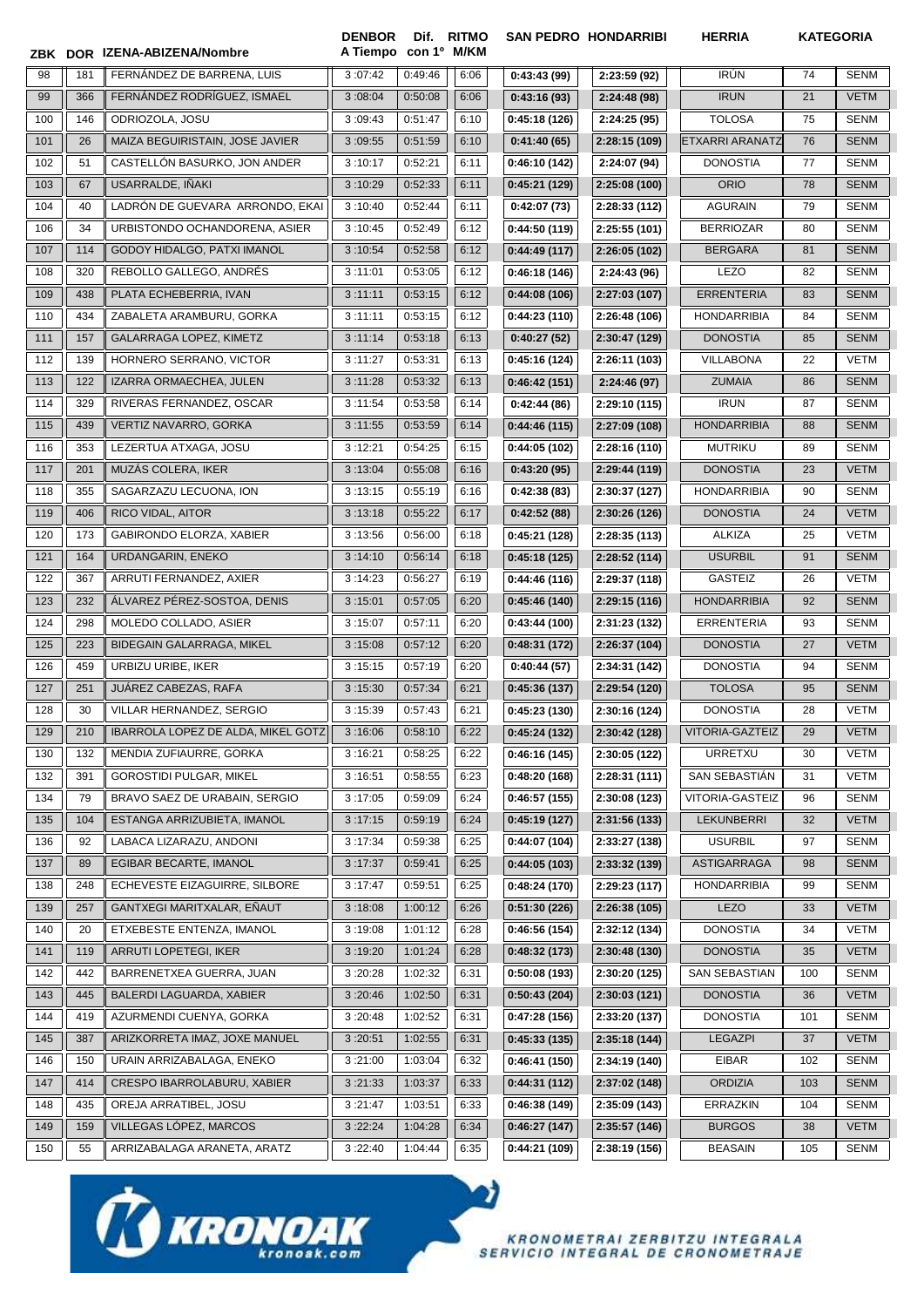|     |     | ZBK DOR IZENA-ABIZENA/Nombre    | <b>DENBOR</b><br>A Tiempo | con 1º M/KM | Dif. RITMO |              | <b>SAN PEDRO HONDARRIBI</b> | <b>HERRIA</b>        | <b>KATEGORIA</b> |             |
|-----|-----|---------------------------------|---------------------------|-------------|------------|--------------|-----------------------------|----------------------|------------------|-------------|
| 151 | 193 | BAYO VAZQUEZ, JOSE ANTONIO      | 3:22:49                   | 1:04:53     | 6:35       | 0:44:57(120) | 2:37:52 (152)               | <b>IRÚN</b>          | 39               | <b>VETM</b> |
| 153 | 212 | PENALOSA NICOLAS, IVAN          | 3:23:05                   | 1:05:09     | 6:36       | 0:43:34(97)  | 2:39:31 (168)               | <b>IRUN</b>          | 106              | <b>SENM</b> |
| 154 | 24  | <b>UGARTE MARTIN, JON</b>       | 3:23:17                   | 1:05:21     | 6:36       | 0:52:19(251) | 2:30:58 (131)               | <b>HONDARRIBIA</b>   | 40               | <b>VETM</b> |
| 156 | 403 | SANCHEZ GONZALEZ, GUSTAVO       | 3:24:03                   | 1:06:07     | 6:38       | 0:45:00(121) | 2:39:03 (162)               | <b>IRUN</b>          | 41               | <b>VETM</b> |
| 157 | 57  | ULAYAR PETRINA, AITOR           | 3:24:03                   | 1:06:07     | 6:38       | 0:45:04(122) | 2:38:59 (160)               | <b>DONOSTIA</b>      | 107              | <b>SENM</b> |
| 158 | 299 | FELNAGEL, SASCHA                | 3:24:08                   | 1:06:12     | 6:38       | 0:50:56(216) | 2:33:12 (136)               | <b>LEIPZIG</b>       | 42               | <b>VETM</b> |
| 160 | 58  | MENENDEZ FERNANDEZ, MANOLO      | 3:24:24                   | 1:06:28     | 6:38       | 0:46:43(152) | 2:37:41 (151)               | <b>LUANCO</b>        | 43               | <b>VETM</b> |
| 161 | 225 | AGIRRE ARANA, JAVI              | 3:24:40                   | 1:06:44     | 6:39       | 0:45:40(139) | 2:39:00(161)                | <b>IRÚN</b>          | 44               | <b>VETM</b> |
| 162 | 407 | ALDANA MITXELENA, JUANKAR       | 3:24:42                   | 1:06:46     | 6:39       | 0:45:39(138) | 2:39:03 (163)               | <b>IRUN</b>          | 45               | VETM        |
| 163 | 90  | <b>GARCIA ADAN, PSKAR</b>       | 3:24:58                   | 1:07:02     | 6:39       | 0:47:44(158) | 2:37:14 (149)               | <b>VITORIA</b>       | 108              | <b>SENM</b> |
| 164 | 208 | ETXEZARRETA ARAMBURU, IMANOL    | 3:25:33                   | 1:07:37     | 6:40       | 0:51:02(221) | 2:34:31 (141)               | URRETXU              | 109              | <b>SENM</b> |
| 166 | 401 | TIJERO URRESTARAZU, GAIZKA      | 3:25:44                   | 1:07:48     | 6:41       | 0:42:38(84)  | 2:43:06 (188)               | <b>HONDARRIBIA</b>   | 110              | SENM        |
| 165 | 121 | UGARTEMENDIA ASTIGARRAGA, IÑIGO | 3:25:44                   | 1:07:48     | 6:41       | 0:42:39(85)  | 2:43:05 (187)               | <b>HONDARRIBIA</b>   | 46               | <b>VETM</b> |
| 167 | 87  | PASTRIAN PRIETO, JUAN           | 3:26:09                   | 1:08:13     | 6:42       | 0:50:42(203) | 2:35:27 (145)               | <b>URRETXU</b>       | 47               | <b>VETM</b> |
| 168 | 468 | ALKORTA ZABALETA, MIKEL         | 3:26:45                   | 1:08:49     | 6:43       | 0:44:07(105) | 2:42:38 (182)               | <b>DONOSTIA</b>      | 111              | <b>SENM</b> |
| 169 | 253 | BERRUETA GOLDARAZ, IGOR         | 3:26:45                   | 1:08:49     | 6:43       | 0:50:30(201) | 2:36:15 (147)               | <b>ERRENTERIA</b>    | 48               | <b>VETM</b> |
| 170 | 100 | <b>UCAR SOLA, MIKEL</b>         | 3:27:09                   | 1:09:13     | 6:44       | 0:44:49(118) | 2:42:20 (180)               | <b>ORKOIEN</b>       | 112              | <b>SENM</b> |
| 171 | 376 | PÉREZ FERNÁNDEZ, JAVIER         | 3:27:35                   | 1:09:39     | 6:44       | 0:46:10(143) | 2:41:25 (176)               | <b>HONDARRIBIA</b>   | 49               | <b>VETM</b> |
| 172 | 288 | URANGA CABALLERO, IÑIGO         | 3:27:45                   | 1:09:49     | 6:45       | 0:48:37(178) | 2:39:08 (164)               | <b>HERNANI</b>       | 50               | <b>VETM</b> |
| 173 | 138 | DEL BARRIO DELGADO, KRISTIAN    | 3:28:03                   | 1:10:07     | 6:45       | 0:48:35(176) | 2:39:28 (167)               | <b>DONOSTIA</b>      | 51               | <b>VETM</b> |
| 174 | 236 | CRESPO IBARROLABURU, INIGO      | 3:28:30                   | 1:10:34     | 6:46       | 0:48:43(181) | 2:39:47 (170)               | ORDIZIA              | 52               | <b>VETM</b> |
| 175 | 336 | CARRILLO, AMANCIO               | 3:28:31                   | 1:10:35     | 6:46       | 0:48:45(183) | 2:39:46 (169)               | LASARTE-ORIA         | 53               | <b>VETM</b> |
| 176 | 312 | CERDÁN GÓMEZ, ROBERTO           | 3:28:33                   | 1:10:37     | 6:46       | 0:44:13(108) | 2:44:20 (191)               | <b>VALENCIA</b>      | 113              | <b>SENM</b> |
| 177 | 309 | VIGALONDO, IÑIGO                | 3:28:42                   | 1:10:46     | 6:47       | 0:50:13(198) | 2:38:29 (157)               | <b>GASTEIZ</b>       | 114              | <b>SENM</b> |
| 178 | 99  | SÁNCHEZ FERNÁNDEZ, FÉLIX        | 3:29:18                   | 1:11:22     | 6:48       | 0:50:46(208) | 2:38:32 (158)               | <b>SORIA</b>         | 54               | <b>VETM</b> |
| 180 | 108 | MARTINEZ BARAYAZARRA, AITOR     | 3:29:33                   | 1:11:37     | 6:48       | 0:52:01(242) | 2:37:32 (150)               | <b>URRETXU</b>       | 115              | <b>SENM</b> |
| 182 | 302 | SANTOS JAUREGI, XABIER          | 3:29:35                   | 1:11:39     | 6:48       | 0:50:52(214) | 2:38:43 (159)               | <b>DONOSTIA</b>      | 55               | <b>VETM</b> |
| 181 | 188 | RODRIGUEZ MUÑOZ, BENITO         | 3:29:35                   | 1:11:39     | 6:48       | 0:50:25(200) | 2:39:10 (165)               | <b>IRUN</b>          | 116              | <b>SENM</b> |
| 183 | 196 | BRAVO AZPEITIA, EKAITZ          | 3:29:48                   | 1:11:52     | 6:49       | 0:51:33(227) | 2:38:15 (154)               | <b>LEZO</b>          | 117              | <b>SENM</b> |
| 184 | 318 | LOPEZ ESKUDERO, GARIKOITZ       | 3:29:54                   | 1:11:58     | 6:49       | 0:51:36(230) | 2:38:18 (155)               | <b>GOIZUETA</b>      | 118              | SENM        |
| 186 | 222 | TELLETXEA HUALDE, UGUTZ         | 3:30:05                   | 1:12:09     | 6:49       | 0:50:49(210) | 2:39:16 (166)               | <b>IRUN</b>          | 119              | <b>SENM</b> |
| 188 | 161 | ANDUEZA URDICIAIN, DAMIAN       | 3:30:11                   | 1:12:15     | 6:49       | 0:50:11(196) | 2:40:00 (171)               | ALTSASU              | 56               | VETM        |
| 189 | 85  | CEDRIC, LE BRIS                 | 3:30:36                   | 1:12:40     | 6:50       | 0:43:38(98)  | 2:46:58 (208)               | <b>ASCAIN</b>        | 120              | <b>SENM</b> |
| 191 | 333 | CARDANHA MENDEZ, DIEGO          | 3:30:53                   | 1:12:57     | 6:51       | 0:50:11(195) | 2:40:42 (174)               | <b>SAN SEBASTIAN</b> | 122              | <b>SENM</b> |
| 190 | 377 | MARTINENA GARMENDIA, ERIK       | 3:30:53                   | 1:12:57     | 6:51       | 0:50:12(197) | 2:40:41 (173)               | <b>DONOSTIA</b>      | 121              | SENM        |
| 192 | 432 | REDONDO PESCADOR, XABIER        | 3:31:01                   | 1:13:05     | 6:51       | 0:47:47(159) | 2:43:14 (189)               | <b>ERRENTERIA</b>    | 57               | VETM        |
| 193 | 328 | SANGRONIZ BARZENA, IÑIGO        | 3:31:18                   | 1:13:22     | 6:52       | 0:51:03(222) | 2:40:15 (172)               | <b>ALGORTS</b>       | 58               | <b>VETM</b> |
| 195 | 375 | NAVARRO CELESTINO, ENDIKA       | 3:31:20                   | 1:13:24     | 6:52       | 0:48:50(184) | 2:42:30 (181)               | <b>DONOSTIA</b>      | 123              | <b>SENM</b> |
| 196 | 233 | URBISTAZU ARRIETA, IÑIGO        | 3:31:21                   | 1:13:25     | 6:52       | 0:46:33(148) | 2:44:48 (195)               | <b>DONOSTIA</b>      | 59               | VETM        |
| 197 | 381 | ITURRIZA AIZPURUA, AXIER        | 3:31:28                   | 1:13:32     | 6:52       | 0:53:18(261) | 2:38:10 (153)               | <b>DONOSTIA</b>      | 124              | <b>SENM</b> |
| 198 | 211 | URIA UBARRETXENA, JUAN          | 3:32:31                   | 1:14:35     | 6:54       | 0:51:29(225) | 2:41:02 (175)               | <b>DONOSTIA</b>      | 60               | VETM        |
| 199 | 158 | BERRUET MITXELENA, IÑAKI        | 3:32:34                   | 1:14:38     | 6:54       | 0:49:34(189) | 2:43:00 (185)               | <b>IRUN</b>          | 61               | <b>VETM</b> |
| 200 | 171 | IRIGOIEN IRIGOIEN, MIKEL        | 3:32:35                   | 1:14:39     | 6:54       | 0:49:34(188) | 2:43:01 (186)               | LESAKA               | 125              | SENM        |
| 201 | 421 | APAOLAZA PEÑAGARICANO, GORKA    | 3:32:46                   | 1:14:50     | 6:54       | 0:50:44(205) | 2:42:02 (179)               | <b>DONOSTI</b>       | 62               | <b>VETM</b> |
| 202 | 194 | AYESA PASCUAL, ANDRÉS           | 3:32:50                   | 1:14:54     | 6:55       | 0:48:35(177) | 2:44:15 (190)               | <b>PAMPLONA</b>      | 126              | SENM        |
| 203 | 111 | ALVAREZ OTERO, IÑIGO            | 3:33:06                   | 1:15:10     | 6:55       | 0:47:48(160) | 2:45:18 (199)               | <b>GASTEIZ</b>       | 127              | <b>SENM</b> |
| 204 | 156 | GARCIA MORENO, KEPA             | 3:33:08                   | 1:15:12     | 6:55       | 0:51:34(228) | 2:41:34 (178)               | LEZO                 | 63               | VETM        |
| 206 | 175 | GELBENZU, GORKA                 | 3:33:43                   | 1:15:47     | 6:56       | 0:50:49(211) | 2:42:54 (184)               | <b>IRUN</b>          | 128              | SENM        |
| 207 | 273 | AMUNDARAIN, JOANES              | 3:34:21                   | 1:16:25     | 6:58       | 0:48:21(169) | 2:46:00 (204)               | <b>GASTEIZ</b>       | 129              | SENM        |
| 208 | 458 | AGUIRRE CABALLERO, UNAI         | 3:34:42                   | 1:16:46     | 6:58       | 0:49:27(187) | 2:45:15 (198)               | VITORIA-GAZTEIZ      | 64               | VETM        |

 $\bullet$ 

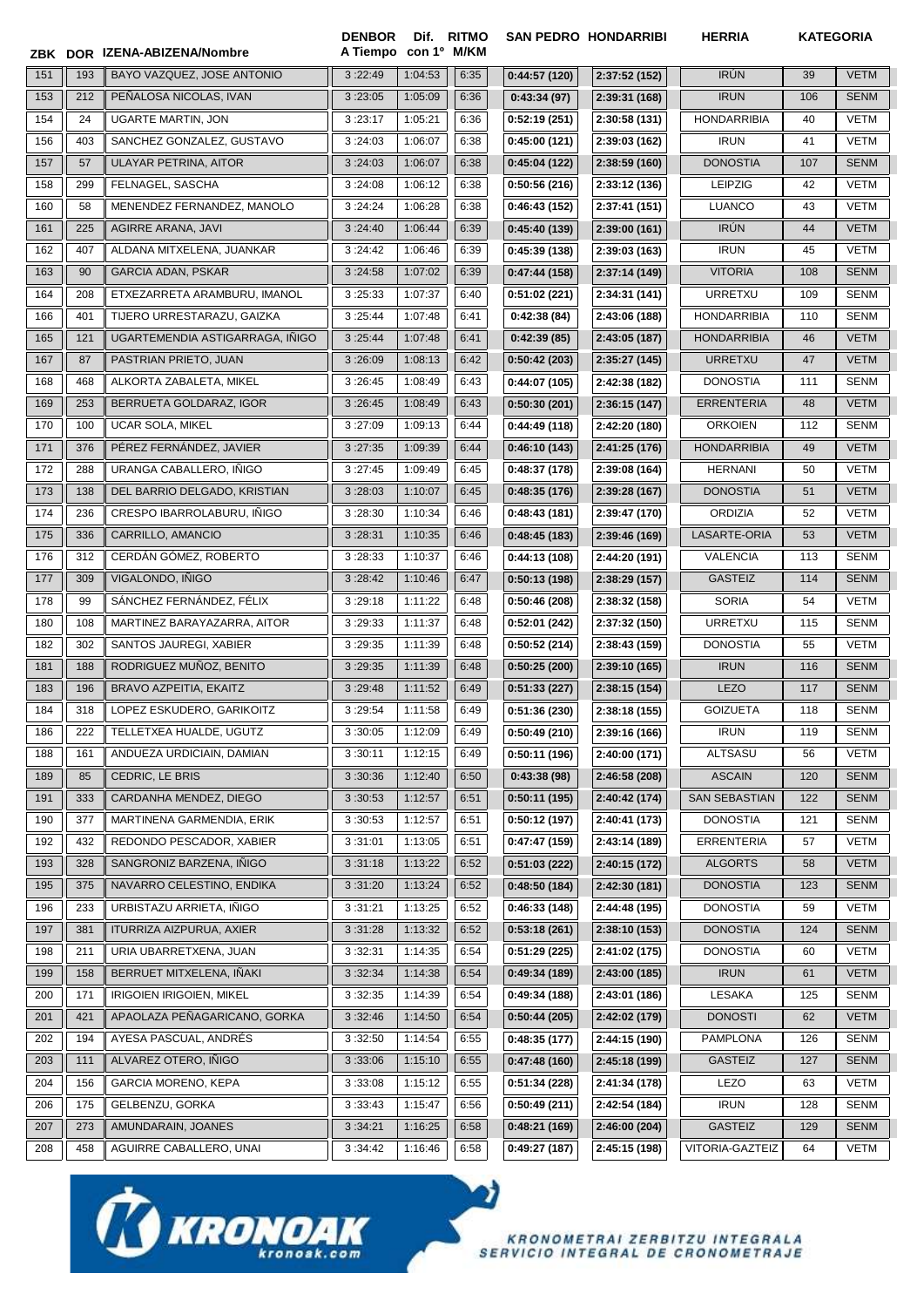| ZBK |     | DOR IZENA-ABIZENA/Nombre        | <b>DENBOR</b><br>A Tiempo | con 1º M/KM | Dif. RITMO |               | <b>SAN PEDRO HONDARRIBI</b> | <b>HERRIA</b>        | <b>KATEGORIA</b> |             |
|-----|-----|---------------------------------|---------------------------|-------------|------------|---------------|-----------------------------|----------------------|------------------|-------------|
| 209 | 337 | GOIBURU, IÑIGO                  | 3:34:47                   | 1:16:51     | 6:58       | 0:53:18(262)  | 2:41:29 (177)               | <b>ERRENTERIA</b>    | 130              | <b>SENM</b> |
| 210 | 437 | DAMBOLENEA AGUINAGA, JON MIKEL  | 3:35:40                   | 1:17:44     | 7:00       | 0:52:48(254)  | 2:42:52 (183)               | <b>DONOSTIA</b>      | 131              | SENM        |
| 211 | 384 | <b>GARMENDIA RUFO, IVAN</b>     | 3:35:58                   | 1:18:02     | 7:01       | 0:46:10(144)  | 2:49:48 (221)               | <b>HONDARRIBIA</b>   | 132              | <b>SENM</b> |
| 212 | 101 | ZUBELZU PUY, JOSU               | 3:36:05                   | 1:18:09     | 7:01       | 0:51:38(231)  | 2:44:27 (193)               | <b>PASAIA</b>        | 133              | SENM        |
| 213 | 47  | CARRASCO MANCHADO, DAVID        | 3:36:06                   | 1:18:10     | 7:01       | 0:50:10(194)  | 2:45:56 (203)               | <b>DONOSTIA</b>      | 134              | <b>SENM</b> |
| 214 | 448 | OBREGÓN GUTIÉRREZ, UNAI         | 3:36:09                   | 1:18:13     | 7:01       | 0:51:44(237)  | 2:44:25 (192)               | <b>ELIZONDO</b>      | 65               | <b>VETM</b> |
| 215 | 115 | CANCIO FERNÁNDEZ, JORGE         | 3:36:37                   | 1:18:41     | 7:02       | 0:51:54(240)  | 2:44:43 (194)               | <b>LUGO</b>          | 135              | <b>SENM</b> |
| 217 | 174 | OLAZAGOITIA RODRIGUEZ, JAVIER   | 3:37:06                   | 1:19:10     | 7:03       | 0:51:16(223)  | 2:45:50 (202)               | <b>LASARTE-ORIA</b>  | 66               | <b>VETM</b> |
| 218 | 59  | BARANDARAIN CABALLERO, IKER     | 3:37:12                   | 1:19:16     | 7:03       | 0:50:59(219)  | 2:46:13 (206)               | ARESO                | 136              | SENM        |
| 219 | 281 | PLATA ETXEBERRIA, JON           | 3:37:49                   | 1:19:53     | 7:04       | 0:48:54(185)  | 2:48:55 (216)               | <b>RENTERIA</b>      | 137              | <b>SENM</b> |
| 220 | 360 | <b>BEN ALI, AHMED</b>           | 3:38:00                   | 1:20:04     | 7:05       | 0:48:33(174)  | 2:49:27 (217)               | <b>HERNANI</b>       | 138              | SENM        |
| 221 | 341 | GARCIANDIA LORENZO, ANDER       | 3:38:13                   | 1:20:17     | 7:05       | 0:53:16(260)  | 2:44:57 (196)               | <b>IRÚN</b>          | 139              | <b>SENM</b> |
| 222 | 292 | ASURMENDI ETXARTE, UNAI         | 3:38:18                   | 1:20:22     | 7:05       | 0:53:07(257)  | 2:45:11 (197)               | <b>BERGARA</b>       | 67               | <b>VETM</b> |
| 223 | 311 | LETE GOMEZ, MIKEL               | 3:38:25                   | 1:20:29     | 7:05       | 0:48:33(175)  | 2:49:52 (222)               | <b>DONOSTIA</b>      | 68               | <b>VETM</b> |
| 224 | 22  | JAURRIETA URRUTIA, MIKEL        | 3:38:30                   | 1:20:34     | 7:06       | 0:52:18(249)  | 2:46:12 (205)               | HONDARRIBIA          | 140              | SENM        |
| 225 | 324 | ARZA MOZO, MIKEL                | 3:38:37                   | 1:20:41     | 7:06       | 0:47:57(163)  | 2:50:40 (227)               | <b>DONOSTIA</b>      | 141              | <b>SENM</b> |
| 226 | 74  | <b>OMATOS URIARTE, ALEX</b>     | 3:38:39                   | 1:20:43     | 7:06       | 0:52:19(250)  | 2:46:20 (207)               | <b>HONDARRIBIA</b>   | 69               | VETM        |
| 228 | 462 | MARIÑELARENA ARRIZABALAGA, IKER | 3:38:59                   | 1:21:03     | 7:07       | 0:51:41(233)  | 2:47:18 (210)               | <b>ERRENTERIA</b>    | 142              | <b>SENM</b> |
| 229 | 314 | PÉREZ SOLERA, SERGIO            | 3:39:00                   | 1:21:04     | 7:07       | 0:51:41(234)  | 2:47:19 (211)               | <b>ERRENTERIA</b>    | 143              | <b>SENM</b> |
| 230 | 77  | CEPEDA, DIONI                   | 3:39:10                   | 1:21:14     | 7:07       | 0:48:40 (179) | 2:50:30 (225)               | <b>BERGARA</b>       | 144              | <b>SENM</b> |
| 231 | 457 | PARRÓN LUCEÑO, JAVIER           | 3:39:11                   | 1:21:15     | 7:07       | 0:47:59(165)  | 2:51:12 (229)               | <b>VILLABONA</b>     | 145              | <b>SENM</b> |
| 232 | 263 | <b>ESNAL FAILDE, IGNACIO</b>    | 3:39:13                   | 1:21:17     | 7:07       | 0:48:01(166)  | 2:51:12 (228)               | <b>VILLABONA</b>     | 70               | VETM        |
| 233 | 396 | GURRUTXAGA REKARTE, JON         | 3:39:17                   | 1:21:21     | 7:07       | 0:47:51(162)  | 2:51:26 (230)               | <b>IRUN</b>          | 146              | <b>SENM</b> |
| 234 | 388 | LÓPEZ GONZÁLEZ, RAÚL            | 3:39:21                   | 1:21:25     | 7:07       | 0:53:33(266)  | 2:45:48 (201)               | SAN SEBASTIAN        | 147              | SENM        |
| 235 | 271 | AYESTARAN PRADILLA, AIERT       | 3:39:26                   | 1:21:30     | 7:07       | 0:53:38(271)  | 2:45:48 (200)               | <b>DONOSTIA</b>      | 71               | <b>VETM</b> |
| 236 | 386 | ACOSTA FIERRO, NACHO            | 3:39:38                   | 1:21:42     | 7:08       | 0:48:01(167)  | 2:51:37 (231)               | ERRENTERIA           | 148              | <b>SENM</b> |
| 237 | 199 | BENITO MEAZA, ALBERTO           | 3:39:41                   | 1:21:45     | 7:08       | 0:44:34(113)  | 2:55:07 (242)               | <b>IRUN</b>          | 72               | <b>VETM</b> |
| 238 | 219 | SOFFRITTI, JACOPO               | 3:40:06                   | 1:22:10     | 7:09       | 0:47:50(161)  | 2:52:16 (234)               | <b>ESTELLA</b>       | 149              | SENM        |
| 240 | 411 | OLLO IRIARTE, EUGENIO           | 3:40:35                   | 1:22:39     | 7:10       | 0:50:59(218)  | 2:49:36 (219)               | <b>IRÚN</b>          | 74               | VETM        |
| 239 | 313 | URZAINKI BEORLEGUI, PEDRO       | 3:40:35                   | 1:22:39     | 7:10       | 0:50:50(213)  | 2:49:45 (220)               | <b>VILLAVA</b>       | 73               | <b>VETM</b> |
| 241 | 151 | LARRION PENA, EKAITZ            | 3:40:36                   | 1:22:40     | 7:10       | 0:51:02(220)  | 2:49:34 (218)               | <b>IRUN</b>          | 150              | <b>SENM</b> |
| 242 | 416 | JUBIN ABALOS, DANIEL            | 3:40:41                   | 1:22:45     | 7:10       | 0:53:35(270)  | 2:47:06 (209)               | <b>TOLOSA</b>        | 75               | VETM        |
| 243 | 23  | LOPETEGI GOMEZ, IÑAKI           | 3:40:57                   | 1:23:01     | 7:10       | 0:50:17(199)  | 2:50:40 (226)               | PASAI DONIBANE       | 76               | <b>VETM</b> |
| 247 | 110 | LÓPEZ CONDE, JAVI               | 3:41:21                   | 1:23:25     | 7:11       | 0:50:54(215)  | 2:50:27 (224)               | <b>LEGAZPI</b>       | 78               | VETM        |
| 248 | 399 | GAYARRE LESACA, PATXI           | 3:41:37                   | 1:23:41     | 7:12       | 0:53:02(256)  | 2:48:35 (212)               | <b>IRUÑA</b>         | 79               | VETM        |
| 249 | 412 | CAMPOS URRESTARAZU, MIGUEL      | 3:42:11                   | 1:24:15     | 7:13       | 0:53:33(267)  | 2:48:38 (215)               | <b>DONOSTIA</b>      | 80               | <b>VETM</b> |
| 250 | 417 | ETXABE MUJIKA, DAVID            | 3:42:12                   | 1:24:16     | 7:13       | 0:53:34(269)  | 2:48:38 (214)               | <b>TOLOSA</b>        | 81               | VETM        |
| 251 | 269 | LOPEZ RODRIGUEZ, DAMASO         | 3:42:25                   | 1:24:29     | 7:13       | 0:49:16(186)  | 2:53:09 (239)               | <b>DONOSTIA</b>      | 82               | VETM        |
| 252 | 398 | LÓPEZ GUITERA, IÑIGO            | 3:42:29                   | 1:24:33     | 7:13       | 0:50:01(192)  | 2:52:28 (235)               | <b>HONDARRIBIA</b>   | 83               | <b>VETM</b> |
| 253 | 356 | UGATEMENDIA ARBELEGI, ELORRI    | 3:42:34                   | 1:24:38     | 7:14       | 0:53:57(272)  | 2:48:37 (213)               | <b>IRURA</b>         | 153              | <b>SENM</b> |
| 254 | 66  | SORZABALBERE TEJERO, ALBERTO    | 3:43:10                   | 1:25:14     | 7:15       | 0:53:13(258)  | 2:49:57 (223)               | <b>IRUN</b>          | 84               | VETM        |
| 256 | 358 | NAVARRO GAMARRA, JOSÉ LUIS      | 3:43:41                   | 1:25:45     | 7:16       | 0:52:03(244)  | 2:51:38 (232)               | ALMAZAN              | 85               | VETM        |
| 257 | 237 | LUENGO LASA, HARKAITZ           | 3:43:42                   | 1:25:46     | 7:16       | 0:49:47(190)  | 2:53:55(240)                | <b>DONOSTIA</b>      | 86               | <b>VETM</b> |
| 258 | 308 | <b>TESTARD, JULIEN</b>          | 3:43:50                   | 1:25:54     | 7:16       | 0:48:44 (182) | 2:55:06 (241)               | SOUSTONS             | 154              | SENM        |
| 260 | 215 | BOLINAGA IRACHETA, ASIER        | 3:44:29                   | 1:26:33     | 7:17       | 0:45:24(131)  | 2:59:05 (249)               | <b>DONOSTIA</b>      | 156              | SENM        |
| 259 | 160 | DOMAIKA, AITOR                  | 3:44:29                   | 1:26:33     | 7:17       | 0:51:27(224)  | 2:53:02 (238)               | <b>ORDIZIA</b>       | 155              | <b>SENM</b> |
| 261 | 28  | MONTERO ALVAREZ, LUISMA         | 3:44:34                   | 1:26:38     | 7:17       | 0:47:59(164)  | 2:56:35 (244)               | <b>SAN SEBASTIAN</b> | 87               | <b>VETM</b> |
| 262 | 216 | DOMÍNGUEZ NORATO, LUIS MIGUEL   | 3:44:46                   | 1:26:50     | 7:18       | 0:52:57(255)  | 2:51:49 (233)               | <b>DONOSTIA</b>      | 88               | VETM        |
| 263 | 224 | ALONSO LÓPEZ DE LETONA, OSCAR   | 3:45:05                   | 1:27:09     | 7:18       | 0:52:17(248)  | 2:52:48 (237)               | ZAITEGI              | 157              | <b>SENM</b> |
| 266 | 291 | GUILLAUME, KOEGLER              | 3:46:10                   | 1:28:14     | 7:21       | 0:53:25(264)  | 2:52:45 (236)               | <b>BIGANOS</b>       | 158              | <b>SENM</b> |

 $\bullet$ 

**TO KROMOAK**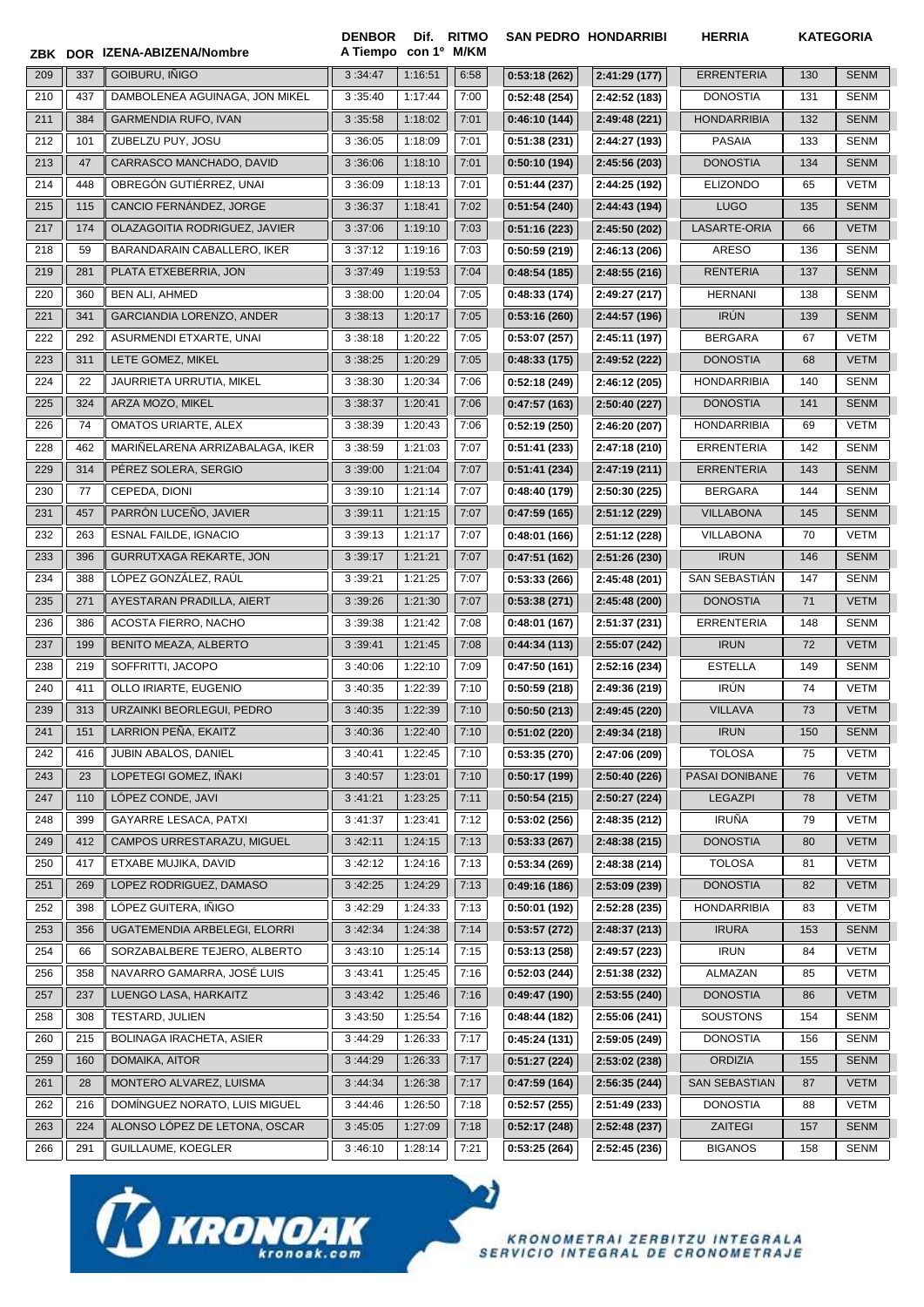|     |     | ZBK DOR IZENA-ABIZENA/Nombre       | <b>DENBOR</b><br>A Tiempo con 1º M/KM | Dif. RITMO |      |              | <b>SAN PEDRO HONDARRIBI</b> | <b>HERRIA</b>           |     | <b>KATEGORIA</b> |
|-----|-----|------------------------------------|---------------------------------------|------------|------|--------------|-----------------------------|-------------------------|-----|------------------|
| 267 | 272 | LE SEGUILLON, PHILIPPE             | 3:47:06                               | 1:29:10    | 7:22 | 0:48:29(171) | 2:58:37 (248)               | UZ SAINT SAUVEUI        | 89  | <b>VETM</b>      |
| 268 | 480 | XABI, CARRERA                      | 3:48:11                               | 1:30:15    | 7:25 | 0:52:14(246) | 2:55:57 (243)               |                         | 90  | VETM             |
| 270 | 191 | IRIARTE ARTOZQUI. IVÁN             | 3:48:54                               | 1:30:58    | 7:26 | 0:50:46(207) | 2:58:08 (246)               | <b>PAMPLONA</b>         | 91  | VETM             |
| 271 | 246 | LABAT VILLALBA, IÑIGO              | 3:49:35                               | 1:31:39    | 7:27 | 0:51:47(239) | 2:57:48 (245)               | <b>PAMPLONA</b>         | 92  | <b>VETM</b>      |
| 272 | 466 | <b>BADIOLA PRIETO, ASIER</b>       | 3:50:22                               | 1:32:26    | 7:29 | 0:51:57(241) | 2:58:25 (247)               | <b>LEZO</b>             | 159 | SENM             |
| 273 | 209 | MOLINERO UGALDE, JUANMA            | 3:51:30                               | 1:33:34    | 7:31 | 0:51:44(238) | 2:59:46 (252)               | <b>BERA</b>             | 93  | <b>VETM</b>      |
| 274 | 229 | SAVEDRA PEREZ, GONZALO             | 3:51:48                               | 1:33:52    | 7:32 | 0:51:42(236) | 3:00:06(255)                | <b>HERNANI</b>          | 94  | <b>VETM</b>      |
| 275 | 289 | <b>UDAETA URIARTE, ZIGOR</b>       | 3:53:42                               | 1:35:46    | 7:35 | 0:51:39(232) | 3:02:03 (258)               | <b>AMURRIO</b>          | 160 | <b>SENM</b>      |
| 276 | 430 | LÓPEZ DE IPIÑA GONZÁLEZ DE ARTAZA. | 3:54:01                               | 1:36:05    | 7:36 | 0:54:12(277) | 2:59:49 (253)               | VITORIA-GASTEIZ         | 95  | <b>VETM</b>      |
| 277 | 35  | MENDIA ZUFIAURRE, JON MIKEL        | 3:54:35                               | 1:36:39    | 7:37 | 0:53:14(259) | 3:01:21(256)                | ZUMARRAGA               | 161 | <b>SENM</b>      |
| 278 | 235 | ARBURUA BERRUETA, MIGUEL           | 3:55:25                               | 1:37:29    | 7:39 | 0:52:16(247) | 3:03:09 (262)               | <b>HONDARRIBIA</b>      | 96  | VETM             |
| 279 | 178 | <b>BLANCO, MANU</b>                | 3:55:44                               | 1:37:48    | 7:39 | 0:54:23(278) | 3:01:21(257)                | <b>URRETXU</b>          | 97  | <b>VETM</b>      |
| 280 | 425 | CARCEDO MARTÍN, GUILLERMO          | 3:55:45                               | 1:37:49    | 7:39 | 0:52:47(253) | 3:02:58(261)                | <b>DONOSTIA</b>         | 162 | <b>SENM</b>      |
| 282 | 393 | ETXEBERRIA IRAZUSTA, JOSEBA        | 3:55:56                               | 1:38:00    | 7:40 | 0:52:44(252) | 3:03:12(263)                | <b>TOLOSA</b>           | 163 | SENM             |
| 283 | 426 | ETXEZARRETA ESPARZA, ION           | 3:55:57                               | 1:38:01    | 7:40 | 0:56:29(300) | 2:59:28 (250)               | <b>ERRENTERIA</b>       | 98  | <b>VETM</b>      |
| 284 | 284 | BERNAL, JOSE                       | 3:56:03                               | 1:38:07    | 7:40 | 0:56:23(297) | 2:59:40 (251)               | ANGLET                  | 99  | VETM             |
| 285 | 420 | ILTZARBE RUIZ, GORKA               | 3:56:24                               | 1:38:28    | 7:41 | 0:47:38(157) | 3:08:46(274)                | <b>DONOSTIA</b>         | 164 | <b>SENM</b>      |
| 286 | 255 | OCHOA ORONOZ, MIKEL JOSEBA         | 3:56:25                               | 1:38:29    | 7:41 | 0:56:27(299) | 2:59:58 (254)               | <b>HONDARRIBIA</b>      | 100 | <b>VETM</b>      |
| 287 | 344 | RETAMOSA GOIKOETXEA, BORJA         | 3:56:58                               | 1:39:02    | 7:42 | 0:50:49(209) | 3:06:09(269)                | <b>IRUN</b>             | 165 | <b>SENM</b>      |
| 288 | 394 | ALZUGARAY URTIZBEREA, MIKEL        | 3:56:59                               | 1:39:03    | 7:42 | 0:50:50(212) | 3:06:09(268)                | <b>IRUN</b>             | 166 | <b>SENM</b>      |
| 289 | 464 | URIARTE PRECIADO, AITOR            | 3:57:03                               | 1:39:07    | 7:42 | 0:54:36(281) | 3:02:27(259)                | <b>BILBAO</b>           | 101 | <b>VETM</b>      |
| 290 | 450 | MADARIAGA UNCETA-BARRENECHEA, J    | 3:57:14                               | 1:39:18    | 7:42 | 0:53:33(268) | 3:03:41(265)                | <b>DONOSTIA</b>         | 102 | VETM             |
| 292 | 184 | IZA ARANBARRI, MIKEL               | 3:57:34                               | 1:39:38    | 7:43 | 0:54:11(276) | 3:03:23(264)                | <b>GASTEIZ</b>          | 103 | VETM             |
| 293 | 323 | <b>BARCELONA YANGUAS, INAKI</b>    | 3:58:14                               | 1:40:18    | 7:44 | 0:55:25(287) | 3:02:49(260)                | <b>DONOSTIA</b>         | 167 | <b>SENM</b>      |
| 294 | 422 | ARCELUS LASA, JOSEAN               | 3:58:37                               | 1:40:41    | 7:45 | 0:54:03(274) | 3:04:34 (266)               | <b>HERNANI</b>          | 104 | VETM             |
| 295 | 467 | IRAZUSTABARRENA AGIRREZABALA, U    | 3:58:41                               | 1:40:45    | 7:45 | 0:54:06(275) | 3:04:35(267)                | <b>ERRENTERIA</b>       | 168 | <b>SENM</b>      |
| 296 | 182 | PUY, KEPA                          | 3:58:54                               | 1:40:58    | 7:45 | 0:50:56(217) | 3:07:58 (272)               | <b>ERRENTERIA</b>       | 105 | VETM             |
| 297 | 73  | ALZA ESPINOSA, LUI MIGUEL          | 3:59:56                               | 1:42:00    | 7:47 | 0:51:42(235) | 3:08:14(273)                | <b>VITORIA-GASTEIZ</b>  | 106 | <b>VETM</b>      |
| 299 | 316 | FERNANDEZ, MAIKEL                  | 4:00:28                               | 1:42:32    | 7:48 | 0:51:36(229) | 3:08:52(275)                | <b>ANDOAIN</b>          | 169 | <b>SENM</b>      |
| 300 | 382 | FERNÁNDEZ DE NOGRARO, IÑIGO        | 4:01:18                               | 1:43:22    | 7:50 | 0:52:10(245) | 3:09:08 (276)               | <b>BILBAO</b>           | 107 | VETM             |
| 301 | 395 | PELAYO HERNANSANZ, JOSE MANUEL     | 4:01:28                               | 1:43:32    | 7:50 | 0:50:45(206) | 3:10:43(278)                | <b>IRUN</b>             | 170 | SENM             |
| 302 | 286 | LARRION BUJANDA, AITOR             | 4:03:07                               | 1:45:11    | 7:54 | 0:49:57(191) | 3:13:10(280)                | <b>LODOSA</b>           | 108 | <b>VETM</b>      |
| 303 | 305 | CASALS JENÉ, JUAN                  | 4:03:41                               | 1:45:45    | 7:55 | 0:56:12(296) | 3:07:29(270)                | <b>ZUMAIA</b>           | 109 | VETM             |
| 304 | 283 | BALETA POLA, JAVIER                | 4:03:48                               | 1:45:52    | 7:55 | 0:56:11(295) | 3:07:37(271)                | <b>TAUSTE</b>           | 171 | SENM             |
| 307 | 75  | LERTXUNDI EIZAGUIRRE, SANTIAGO     | 4:07:49                               | 1:49:53    | 8:03 | 0:57:12(303) | 3:10:37(277)                | <b>IRURITA</b>          | 110 | VETM             |
| 308 | 239 | TOLOSA BLANCO, JOSÉ MANUEL         | 4:07:59                               | 1:50:03    | 8:03 | 0:54:26(279) | 3:13:33(281)                | IRÚN                    | 111 | VETM             |
| 309 | 46  | ALDASORO ALBERRO, JOSEBA           | 4:09:52                               | 1:51:56    | 8:07 | 0:50:32(202) | 3:19:20 (286)               | <b>ERRENTERIA</b>       | 172 | <b>SENM</b>      |
| 310 | 123 | ELGORRIAGA KUNZE, MARCOS           | 4:10:17                               | 1:52:21    | 8:08 | 0:58:34(307) | 3:11:43 (279)               | <b>HONDARRIBIA</b>      | 112 | VETM             |
| 311 | 153 | ALVAREZ FRANCO, ROBERTO            | 4:10:29                               | 1:52:33    | 8:08 | 0:55:45(290) | 3:14:44(283)                | <b>ERRENTERIA</b>       | 173 | <b>SENM</b>      |
| 313 | 102 | BLAZQUEZ BESCOS, JOSE LUIS         | 4:11:59                               | 1:54:03    | 8:11 | 0:57:41(306) | 3:14:18 (282)               | <b>BARBASTRO</b>        | 113 | VETM             |
| 314 | 275 | BUSTAMANTE LEZANA, RICARDO         | 4:12:06                               | 1:54:10    | 8:11 | 0:48:41(180) | 3:23:25 (288)               | DONOSTIA-SAN            | 114 | VETM             |
| 315 | 303 | UGARTEMENDIA ADURIZ, IMANOL        | 4:15:30                               | 1:57:34    | 8:18 | 0:53:58(273) | 3:21:32(287)                | <b>IRUN</b>             | 174 | <b>SENM</b>      |
| 316 | 373 | UNCETA SUAREZ, MANUEL              | 4:15:32                               | 1:57:36    | 8:18 | 0:56:44(302) | 3:18:48 (284)               | <b>LEIOA</b>            | 115 | VETM             |
| 318 | 231 | GAY, RALPH                         | 4:17:55                               | 1:59:59    | 8:22 | 0:59:06(309) | 3:18:49 (285)               | <b>DONOSTIA</b>         | 116 | VETM             |
| 319 | 163 | MARTINEZ GIMENO, VICTOR MANUEL     | 4:19:40                               | 2:01:44    | 8:26 | 0:54:51(283) | 3:24:49 (290)               | ZARAGOZA                | 117 | <b>VETM</b>      |
| 320 | 242 | CALVO GAN, DANIEL                  | 4:21:02                               | 2:03:06    | 8:29 | 0:55:26(289) | 3:25:36 (291)               | <b>MADRID</b>           | 118 | VETM             |
| 321 | 264 | EGAÑA SANTAMARINA, IGOR            | 4:21:20                               | 2:03:24    | 8:29 | 0:57:14(304) | 3:24:06 (289)               | <b>DONOSTIA</b>         | 119 | <b>VETM</b>      |
| 322 | 262 | GOMEZ USABIAGA, BORJA              | 4:21:53                               | 2:03:57    | 8:30 | 0:55:26(288) | 3:26:27 (294)               | <b>IOSTIA SAN SEBAS</b> | 120 | VETM             |
| 323 | 350 | CONDE ASTIZ, JAIME                 | 4:22:09                               | 2:04:13    | 8:31 | 0:56:02(293) | 3:26:07 (292)               | <b>IRUN</b>             | 121 | VETM             |
| 324 | 370 | MARTINEZ DE MARANON YANGUAS, DIE   | 4:22:23                               | 2:04:27    | 8:31 | 0:55:13(285) | 3:27:10 (295)               | <b>DONOSTIA</b>         | 122 | VETM             |

 $\boldsymbol{v}$ 



KRONOMETRAI ZERBITZU INTEGRALA<br>SERVICIO INTEGRAL DE CRONOMETRAJE